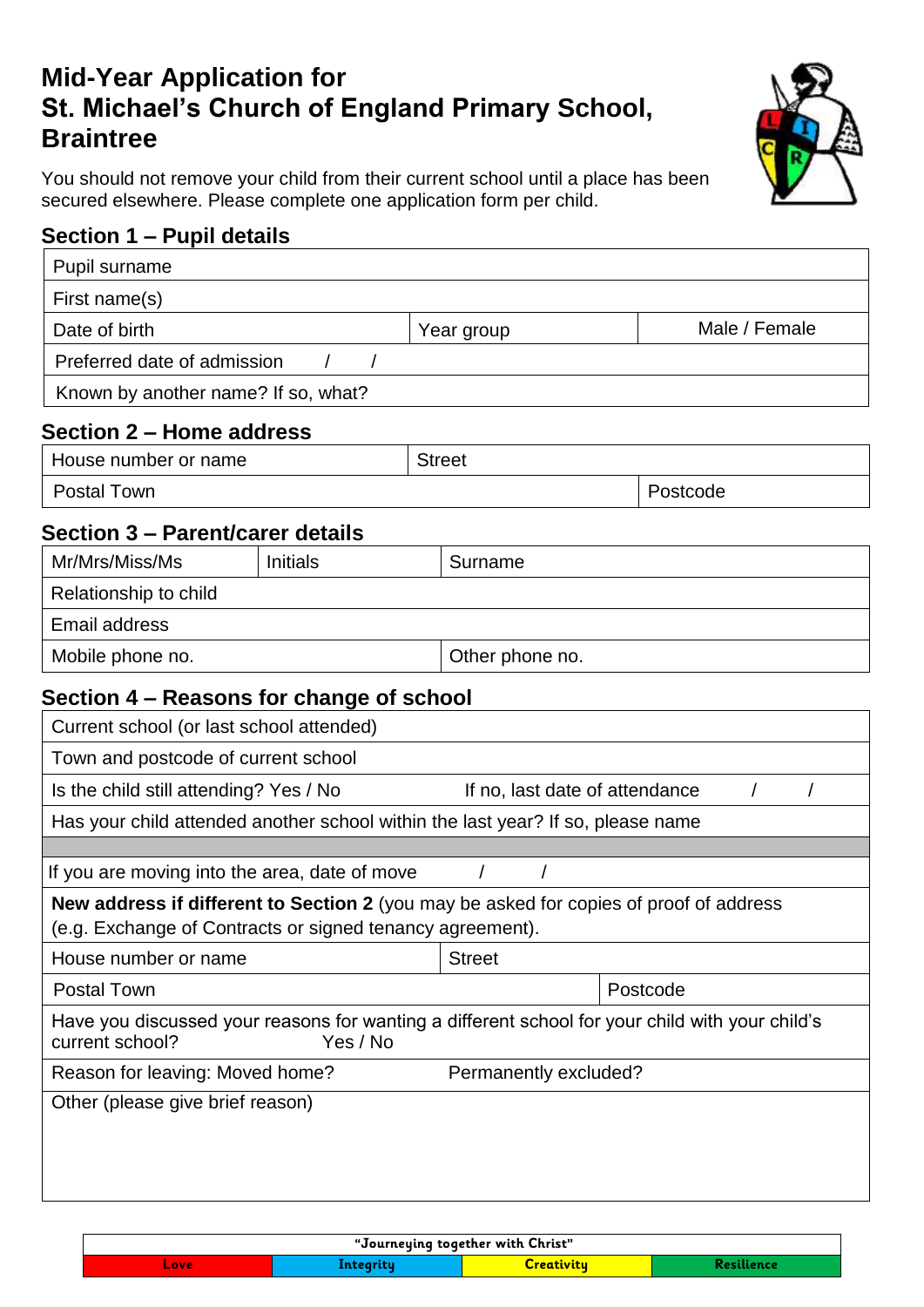### **Section 5 – Other details**

| Is the child cared for by a Local Authority or is he/she a "Previously Looked"<br>After" child?                                                                                                                                                                  | Yes / No |
|------------------------------------------------------------------------------------------------------------------------------------------------------------------------------------------------------------------------------------------------------------------|----------|
| Does the child have an Educational Health Care Plan<br>(previously known as a statement)?                                                                                                                                                                        | Yes / No |
| Are there any exceptional medical reasons why the child should specifically<br>attend this school (in accordance with the school's Admissions Policy)?<br>If 'Yes', please attach supporting evidence from the child's doctor or other health care professional. | Yes / No |

## **Section 6 – Siblings**

| If you have another child already at St. Michael's school, please enter their details below.                                                                                                                                                                     |               |  |  |
|------------------------------------------------------------------------------------------------------------------------------------------------------------------------------------------------------------------------------------------------------------------|---------------|--|--|
| Name                                                                                                                                                                                                                                                             | Date of birth |  |  |
| If you have another child that you are applying for a St. Michael's school place, please enter details<br>and complete a separate application form. If applying for a place under the church criteria, please<br>complete a SIF (Supplementary Information Form) |               |  |  |
| Name/s                                                                                                                                                                                                                                                           | Date of birth |  |  |

### **Section 7 – Declaration**

I have read the notes of guidance for the completion of this form. I confirm that the information I have given is true and that I am a parent/legal guardian for this child.

| $\ddot{\phantom{1}}$ | -    |
|----------------------|------|
| Signed               | Jale |
|                      |      |

#### **Please return this form directly to St. Michael's Church of England Primary school**

E-mail back to [admin@st-michaelscofe.essex.sch.](mailto:admin@st-michaelscofe.essex.sch)uk or hand in to the school office (open between 8am and 4:30pm Mon-Fri during term time)

The application response letter from St. Michael's will be sent by e-mail to the address provided. (please add our account above to your 'safe senders' list to ensure it does not get filtered into junk folders). Please check this e-mail address is correct and legible as we cannot be responsible for inaccurate emails.

If you would rather just have a letter posted to you, please tick this box

If you would like full details on how our school uses personal data, please visit the school website.

| "Journeying together with Christ" |                  |            |            |
|-----------------------------------|------------------|------------|------------|
| Love                              | <u>integrity</u> | Creativitu | Resilience |